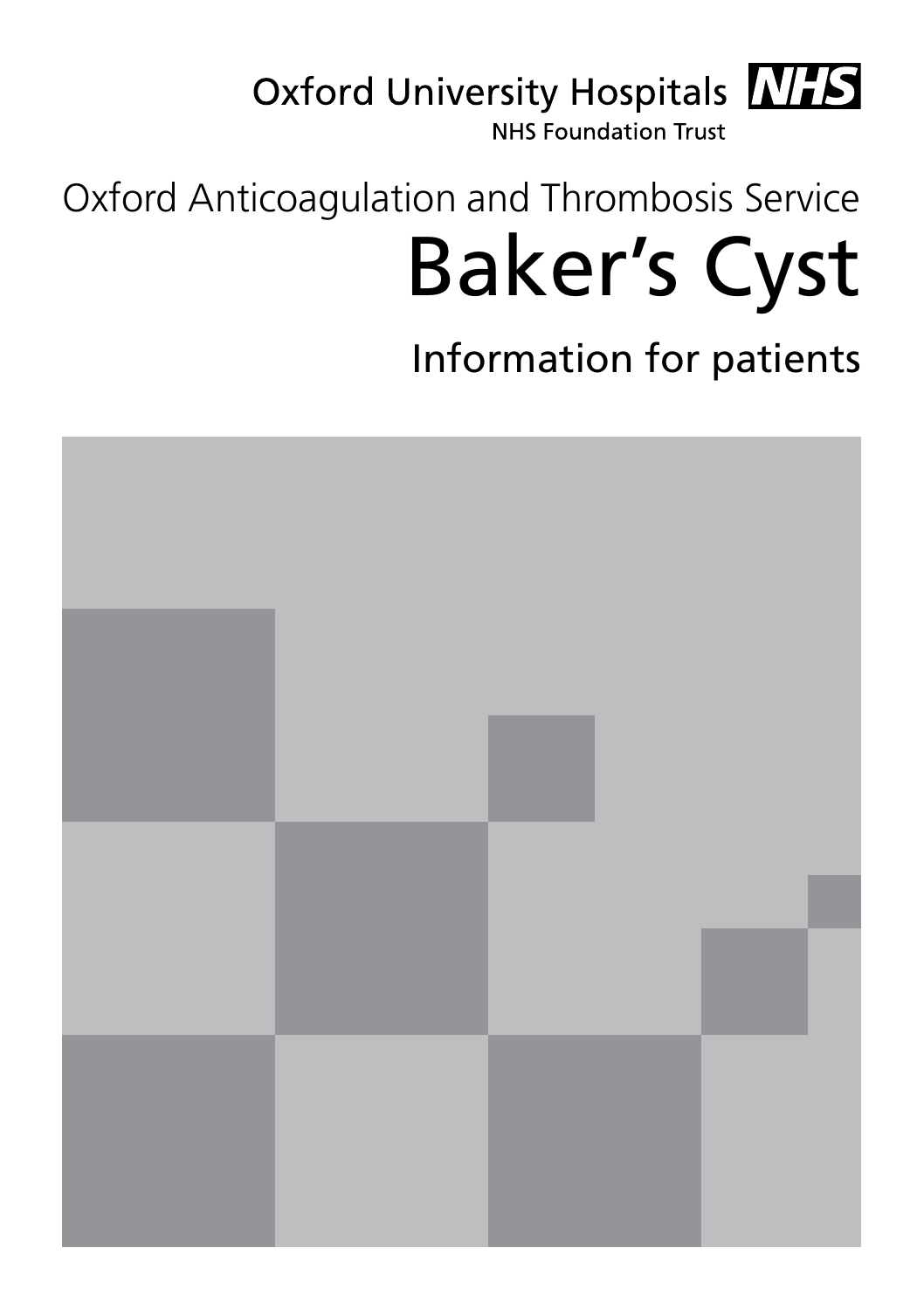Your ultrasound today has confirmed that you have a Baker's cyst. This is named after the British surgeon who first described the condition, William Morrant Baker. It is also known as a popliteal cyst.

### What is a Baker's cyst?

The term Baker's cyst is used to describe a fluid-filled swelling behind the knee. A Baker's cyst usually develops when the knee is damaged, which causes excess joint fluid to be produced. The excess fluid leads to an increase in pressure. This causes a bulge in the lining of the joint, out into the back of the knee, forming a Baker's cyst.

#### What causes it?

Common conditions such as rheumatoid arthritis and osteoarthritis are often associated with a Baker's cyst.

Other types of knee injury, such as tears to the cartilage, may also be responsible. However, sometimes no cause can be found.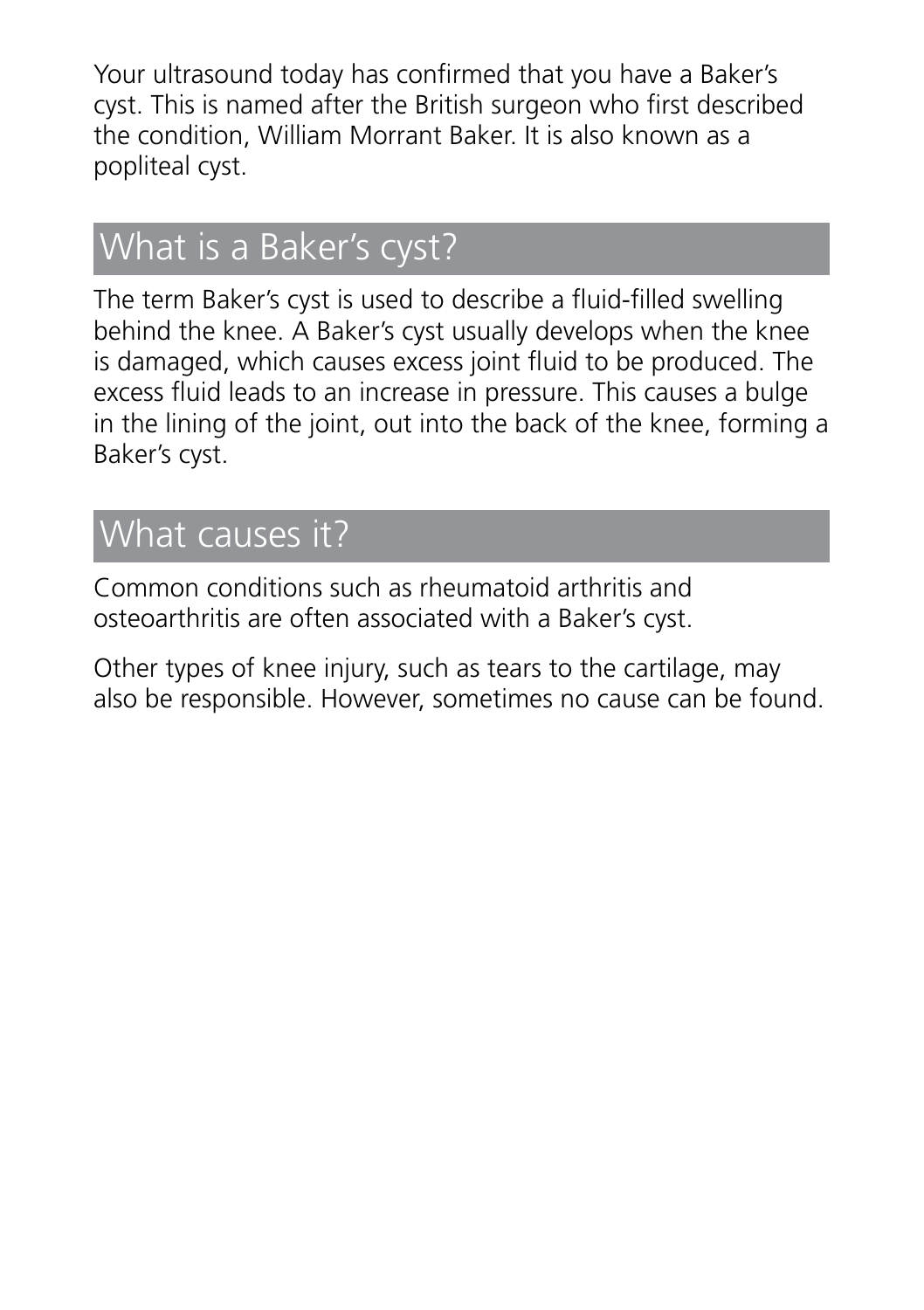## What are the symptoms?

The size and amount of swelling produced by a Baker's cyst varies. A small cyst may give no symptoms; large cysts usually produce more problems.

Symptoms include:

- discomfort or pain behind the knee
- tightness which increases when standing
- difficulty in bending the knee.

Occasionally the cyst will burst, causing pain and swelling behind the knee and down the calf muscle.

A Baker's cyst can sometimes be confused with a deep vein thrombosis (DVT) in the calf, but we can tell the difference by carrying out an ultrasound scan.

#### What treatment is available?

Often the symptoms will get better without any treatment.

It is important to keep as mobile as possible. Elevating (raising) your leg may help to reduce the swelling. You can take a short course of over the counter anti-inflammatories to reduce pain and inflammation, but if a longer course is necessary this should be discussed with your GP. A support stocking may also help, which your GP can also advise you on.

If your symptoms do not improve it is important to see your GP.

If your symptoms are severe, a steroid injection into your knee may be recommended. You may also be referred to a rheumatologist or orthopaedic surgeon.

Surgery to remove the cyst is rarely necessary.